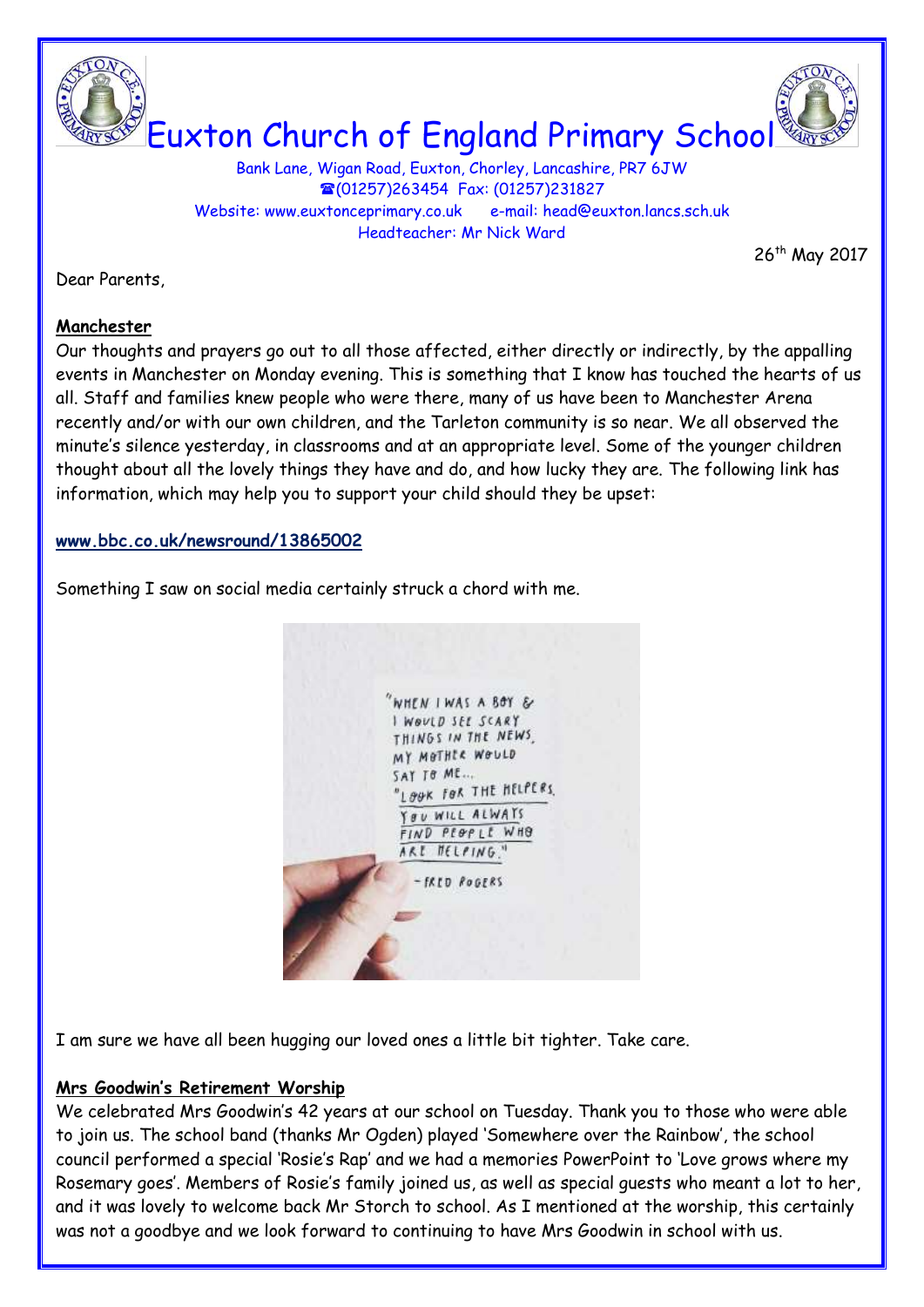## **Mrs Ash**

We are saying a fond farewell (for now!) to Mrs Ash today as she leaves us to have her baby. I would also like to take this opportunity to thank Mairi for the incredible support she has given me since I started here in September. I'm sure you will all want to join me in wishing her, Christian and Max the very best and I can't wait to share her happy news with you all.

## **Reception 2017**

It was lovely to welcome our new 'Reception 2017' parents at our meeting last night. Thank you to Mrs Chapman, Mrs Critchley, Mrs Hodges, Mrs Parker and Mrs Ash for their input. I was delighted to be able to introduce our new Reception teacher to our families, who will be working as a job-share with Mrs Chapman until Mrs Ash returns from her maternity leave later in the year. Mrs Louise Atkinson, an experienced Reception teacher, was appointed yesterday and despite being put through the mill at interview in the morning offered to come along at very short notice. It was great that parents were able to put a face to a name and we look forward to welcoming her properly in September, although she will be coming into school next half-term from time to time. Congratulations Mrs Atkinson and welcome on board!

## **NSPCC Big Workout**

Thank you once again for your support. Eric from the NSPCC has been in school to count all the money and as a school we have raised an incredible **£1772.70** for this amazing charity. I was absolutely lost for words when he told me and cannot thank you all enough for your incredible support. What an amazing school community we have.

## **Bog-Eyed Jog!**

I loved this – my first 'Bog-Eyed Jog'. It was great to welcome so many of the children in early this morning in their PJ's to attempt the marathon 25 laps of the playground. They all did incredibly well, especially in such warm weather. A massive thank you to our PTFA and staff for coming in early and organising this, and a special 'shout-out' to the team who did a fantastic job providing breakfast in the hall. This wonderful, fun event raised **£236.60** for our children too. Thank you!

## **Non-Uniform Day – Friday 9th June**

To help support our forthcoming Summer Fair, we will be having a non-uniform day on Friday 9<sup>th</sup> June. We would really appreciate donations of bottles and chocolates on the day. Thank you very much for your continued support.

## **Uniform Orders**

Order forms have gone in book bags tonight for new school uniform. Please return these to school as soon as possible after half-term. We have stock in school as soon as your order comes in. Please remember to label ALL items of clothing and footwear that comes into school. Thank you.

## **Year 6 recorded onto a CD**

Mr Ogden, who comes into school to teach brass and woodwind, has kindly offered to record our year 6 children playing their instruments in school when the whole class have their music lesson. If you would like a copy of this CD please send a blank recordable CD into school marked for Mr Ogden's attention before 30<sup>th</sup> June at the latest. There is no charge for this; Mr Ogden thought it would be a lovely keepsake for the Year 6 children.

## **Lucky Numbers draw**

This month's £20 winner is Gail Murray (Chloe's mum). Congratulations!